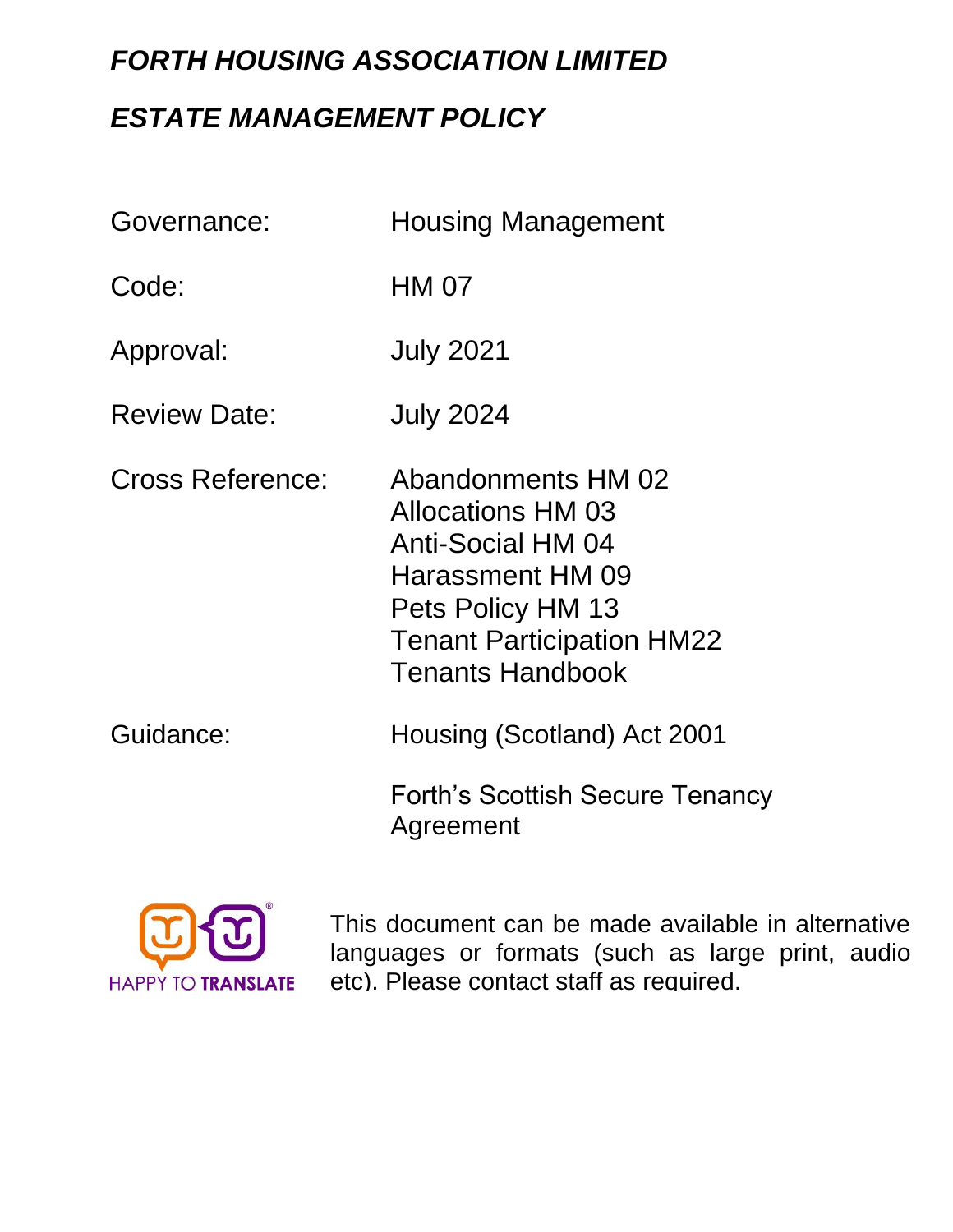# *FORTH HOUSING ASSOCIATION LIMITED*

# *Estate Management Policy*

#### **1.0 Introduction**

- 1.1 Forth Housing Association recognises that Estate Management is a vital part of the Housing Management role of the landlord and a particularly important service from the tenants and residents viewpoint. The purpose of the Estate Management Policy is to ensure a common and consistent approach to the management of Forth's estates
- 1.2 Estate Management is a general term used to include Tenancy Management and Environmental Management. They are linked to, but separate from the Association's Anti-Social Behaviour Policy. Tenancy Management aims to encourage and support a tenant to keep to the terms of their Tenancy Agreement. Where appropriate and necessary it will involve taking action to enforce compliance. Environmental Management aims to create a safe and secure environment for tenants.

Issues identified with Owners/Sharing Owners properties will only be addressed if they are deemed to be hazardous/dangerous, effect the provision of the services Forth provide or are covered under the Factoring Policy/Procedures.

- 1.3 Estate Management encompasses a diverse range of issues such as:
	- providing advice and assistance to tenants on tenancy matters and related issues;
	- enforcing tenancy conditions and monitoring empty properties;
	- providing advice and assistance to tenants and residents on services which enhance the local community, such as initiatives to reduce crime and environmental improvements;
	- the management of communal areas and facilities in the Association's ownership;
	- respond quickly to complaints received regarding the common areas;
	- monitor the standard of contract maintenance to ensure a quality and efficient service and value for money to tenants and residents;
	- the management and upkeep of the physical environment in the Association's ownership, and work with other agencies such as the local authority to ensure that areas under their ownership and responsibility are maintained to a satisfactory standard.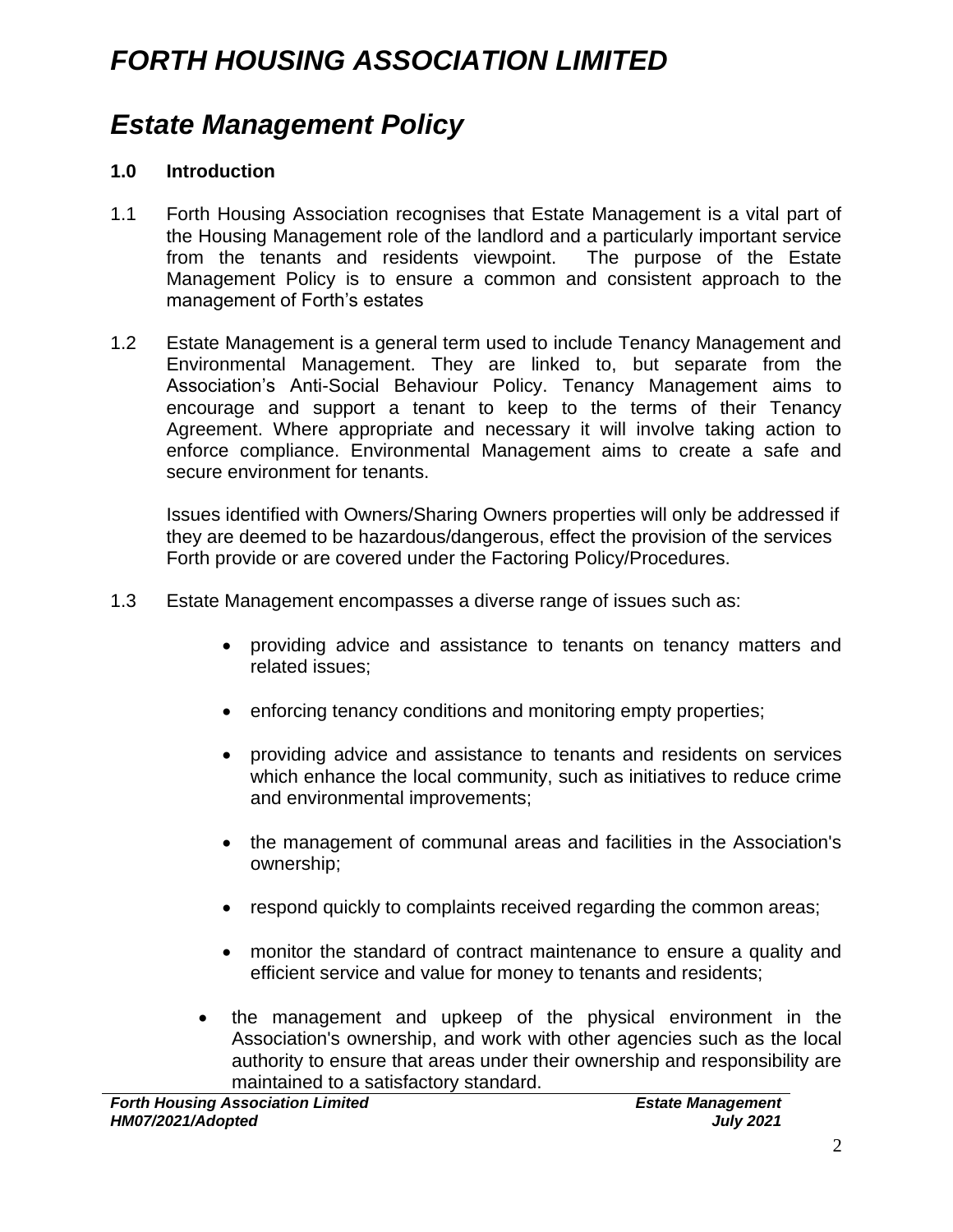### **2.0 Aims and Objectives**

- 2.1 The aim of the Association's Estate Management Policy is to outline the Association's intentions regarding the management of its estates. The main objectives being:
	- tenants and residents are satisfied with the service provided by the Association, both within their home and within their local community;
	- good landlord/tenant relationships are developed to encourage tenant interest and involvement within their area for the mutual benefit of both the Association and the local community;
	- the upkeep of the housing stock and surrounding environment are managed and maintained to a standard which reduces the duration and level of void properties and makes best use of the Association's rental income.

### **3.0 Communal Areas and Landscape Maintenance**

- 3.1 Forth will set out high standards in our contract specifications for the maintenance of the common areas. The type of services the Association will provide to tenants and residents are Landscape Maintenance and Close Cleaning. Housing Management staff will liaise with the relevant contractor and ensure a quality service to Forth's tenants and residents. We will endeavour to respond within three working days to any complaints regarding close cleaning or landscape services.
- 3.2 As part of its policy in respect of Common Areas, including Stairs and Entrances, Bin Stores, Drying Areas, Common Pathways and Parking Areas, the Association will:
	- Carry out bi-monthly inspections to check on both the fabric and cleanliness.
	- Identify the specific source of problems and neglected areas by either visiting individual tenants or holding group discussions with tenants, residents and local groups.
	- Confirm action required to remedy problems in writing to the tenants and residents concerned.
	- Continue monitoring to ensure improved standards are maintained.
	- Arrange for repairs or graffiti removal to be carried out promptly once the need has been identified or reported.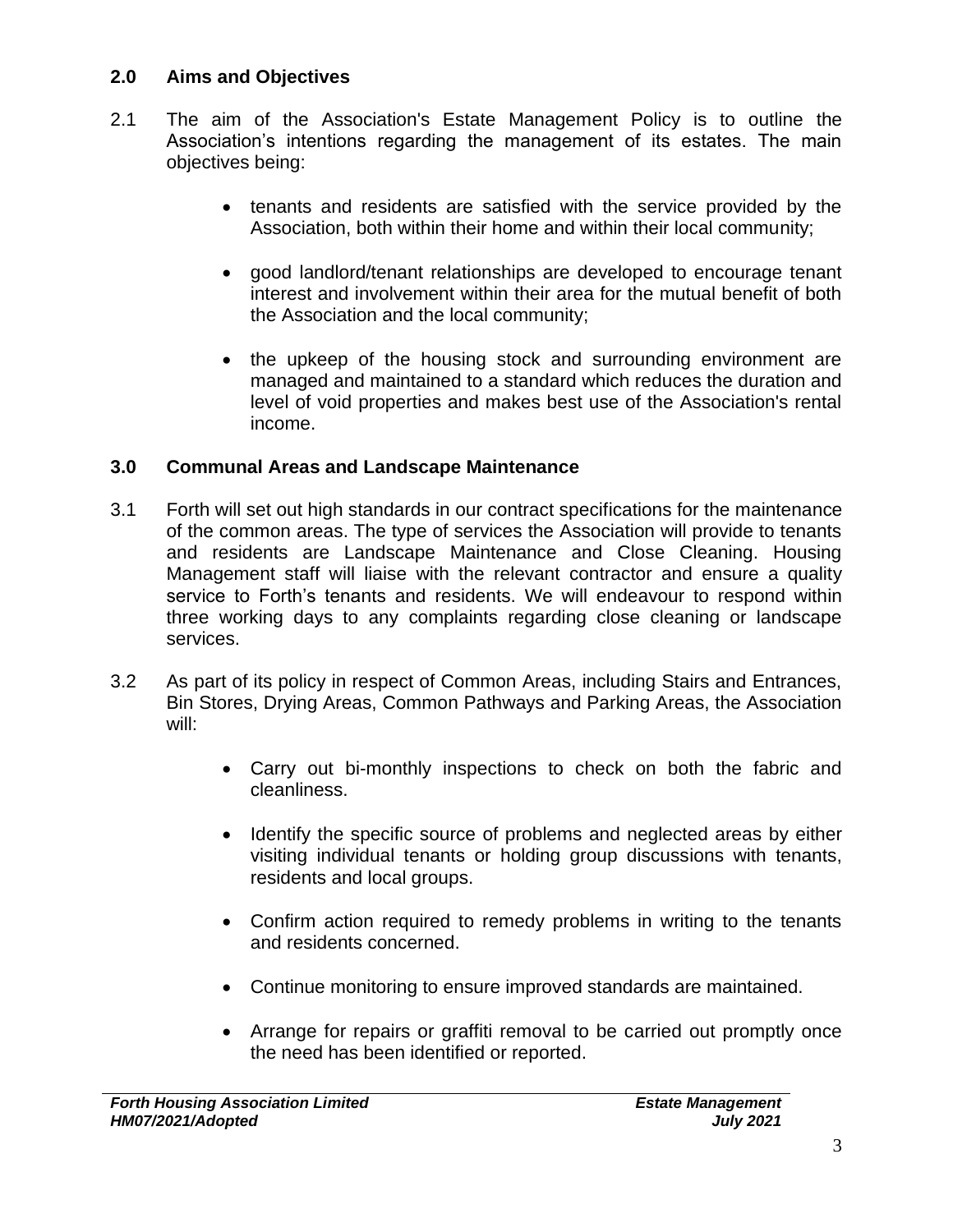#### **4.0 Garden Areas**

- 4.1 Bi-Monthly inspections of garden areas will be undertaken but visits may be more often during the summer months.
- 4.2 Tenants who neglect their gardens will be identified and reasons for this investigated.
- 4.3 Tenancy conditions will be enforced if appropriate. Alternatively, practical advice and assistance will be arranged where appropriate. This might include referring tenants to services run by other Agencies.

### **5.0 General Environment**

- 5.1 The Association will regularly monitor general environmental matters such as litter, street cleaning, lighting, abandoned cars, caravan parking, pigeon lofts, abandoned properties*,* condition of footpaths, fly tipping, dog fouling, refuse dumping etc. and notify or liaise with the other Agencies responsible (local authority, Police Scotland etc).
- 5.2 The Association will investigate complaints received about excessive levels of noise and if required, will liaise with other agencies. Tenancy conditions will be enforced.
- 5.3 If a tenant wishes to park a caravan, trailer, boat or similar item on land owned by the Association they must first request written permission from the Association. Permission will not be given to park such items in communal parking bays within a development.

#### **6.0 Contact with Tenants and Residents**

- 6.1 As part of its objectives of fostering good landlord/tenant relationships and involving tenants and residents in the upkeep of their community, the Association will encourage tenants and residents to take an active interest and participate in the wellbeing of their community and surrounding environment.
- 6.2 This is likely to be effected in the following ways; by regular communications with individual tenants through newsletters, home visits, focus groups and meetings with organised Tenant and Residents Groups.